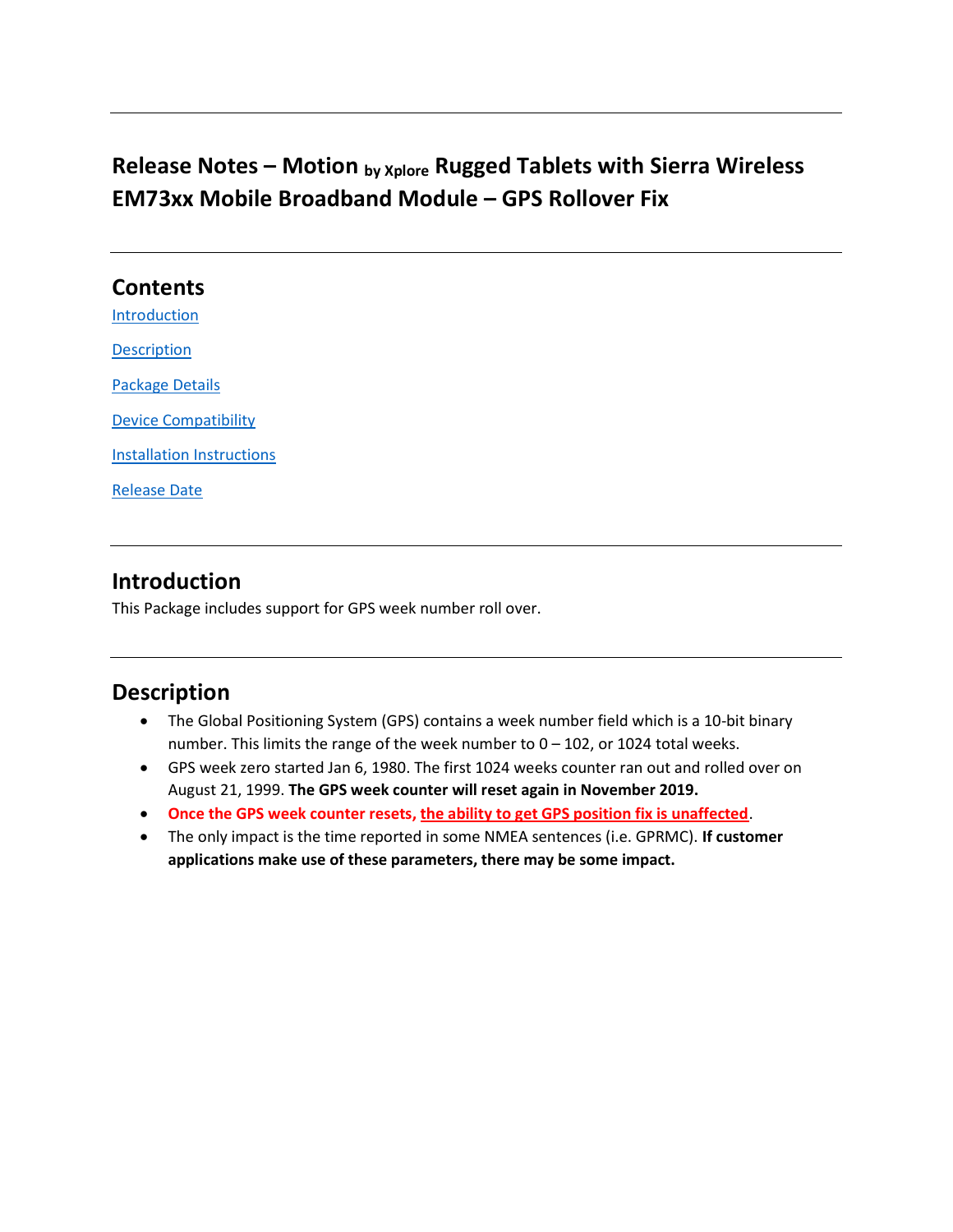#### Package Details

- GPS week number roll over Patch for Sierra Wireless EM73xx

#### Device Compatibility

This patch is intended for the Motion by Xplore Rugged Tablets with Sierra Wireless EM73xx Mobile Broadband Module only.

#### Installation Instructions

- 1. Download and unzip patch file EM73xx\_GPS\_Rollover\_2019\_EXE.ZIP
- 2. On system to be patched, execute EM73xx\_GPS\_Rollover\_2019\_EXE.EXE
- 3. Wait for successful response (example below)

FDT version: 1.0.1806.0 Awaiting suitable port or adapter ... Switching to boot & hold mode ... Disabling selective suspend ... Awaiting download port ... Switching to streaming mode ... Downloading images ... Writing image / Flashing image - Awaiting adapter ... Checking update status ... Enabling selective suspend ... Firmware image download succeeded. Final Firmware update succeeded. Preexisting images information: Current: Firmware: ImageId: 005.025\_002 BuildId: 05.05.58.00\_GENNA-UMTS Configuration: ImageId: 005.025\_002 BuildId: 05.05.58.00\_GENNA-UMTS Final images information: Current: Firmware: ImageId: 005.025\_002 BuildId: 05.05.58.00\_GENNA-UMTS Configuration: ImageId: 005.025\_002 BuildId: 05.05.58.00\_GENNA-UMTS

OEM PRI: 9902196 01.08

IMEI: 356196050620026

Total time elapsed: 67938 ms.

Time to switch to boot mode: 16813 ms.

Images downloaded: Image ID: 001.099\_000